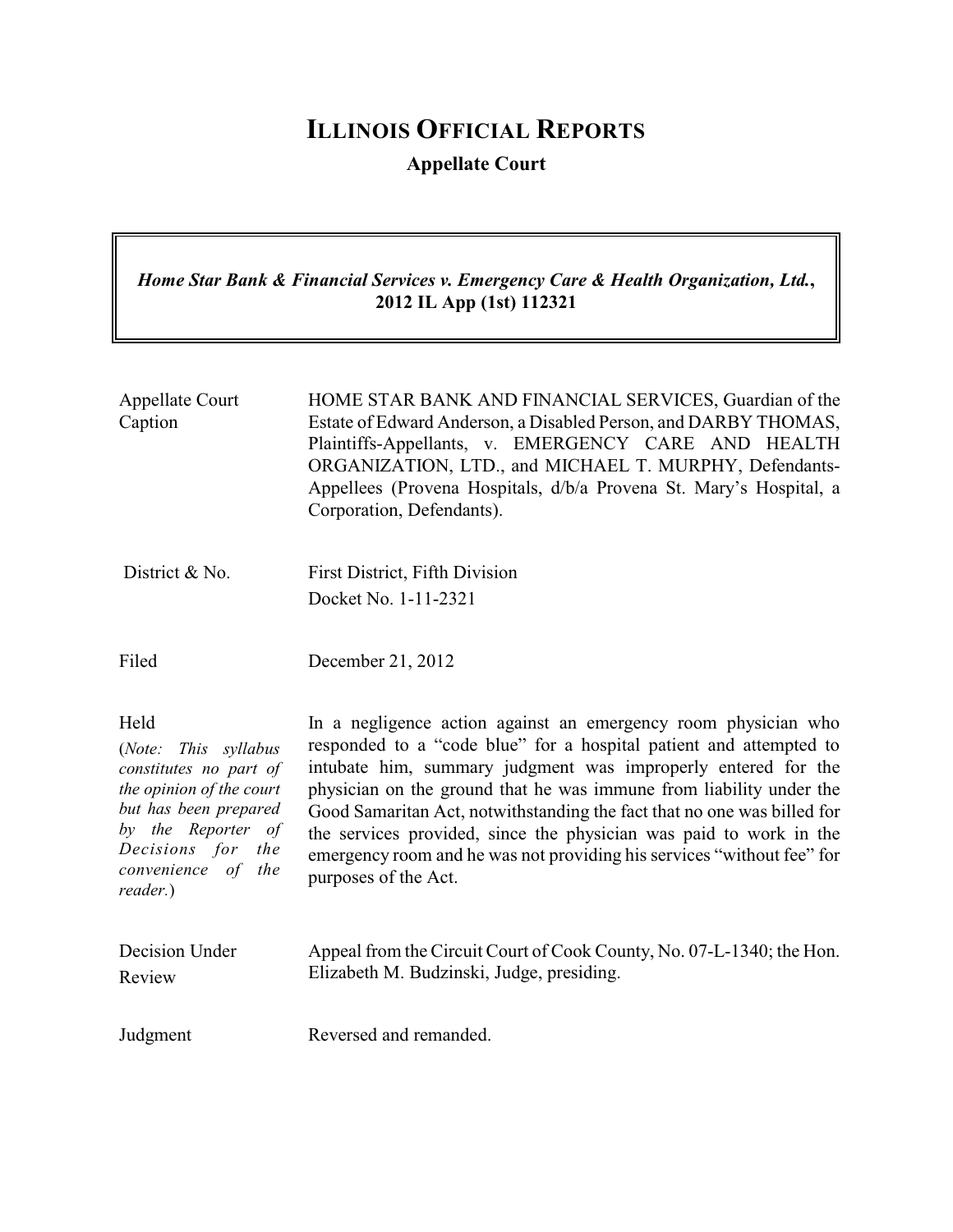| Counsel on<br>Appeal | Keith A. Hebeisen, of Clifford Law Offices, of Chicago (Robert P.<br>Sheridan, of counsel), for appellants.                                                 |
|----------------------|-------------------------------------------------------------------------------------------------------------------------------------------------------------|
|                      | Kevin J. Vedrine and Christopher J. Solfa, both of Cunningham, Meyer<br>& Vedrine, PC, of Warrenville, for appellees.                                       |
| Panel                | JUSTICE PALMER delivered the judgment of the court, with opinion.<br>Presiding Justice McBride and Justice Taylor concurred in the judgment<br>and opinion. |

### **OPINION**

¶ 1 Plaintiffs Darby Thomas and Home Star Bank & Financial Services, as guardian of the estate of Edward Anderson, a disabled person, filed suit against defendants Michael T. Murphy, O.D., and his employer, Emergency Care & Health Organization, Ltd. (ECHO), alleging Dr. Murphy was negligent in treating Anderson. The trial court granted summary judgment to defendants, finding Dr. Murphy immune from liability pursuant to section 25 of the Good Samaritan Act (Act) (745 ILCS 49/25 (West 2010)). Plaintiffs appeal, arguing the court erred in granting summary judgment to defendants as (1) there is a genuine issue of material fact regarding whether Dr. Murphy's conduct was in good faith; (2) the Good Samaritan Act should not apply to Dr. Murphy, a physician compensated to perform services for patients in a hospital; and (3) there is no other basis for granting summary judgment. We reverse and remand.

# ¶ 2 BACKGROUND

- ¶ 3 On August 25, 2001, Dr. Murphy was working as an emergency physician in the emergency department at Provena St. Mary's Hospital (St. Mary's or hospital). During his shift, he responded to a "code blue" called for Anderson, a patient on another floor who Dr. Murphy had never met. Dr. Murphy attempted to intubate Anderson and otherwise respond to the situation. Anderson suffered permanent brain injury. Plaintiffs filed a negligence action against Dr. Murphy and ECHO, alleging Dr. Murphy's care and treatment of Anderson were the cause of Anderson's injuries.<sup>1</sup> Dr. Murphy denied the allegations.
- ¶ 4 Dr. Murphyfiled a motion forsummaryjudgment on plaintiffs' third amended complaint, asserting that section 25 of the Good Samaritan Act barred the negligence action against him. Section 25 of the Act provides:

"Any person licensed under the Medical Practice Act of 1987 [(225 ILCS 60/1 *et seq.*

 ${}^{1}$ Plaintiff also filed suit against assorted other defendants. Those cases were settled and dismissed and are not at issue here.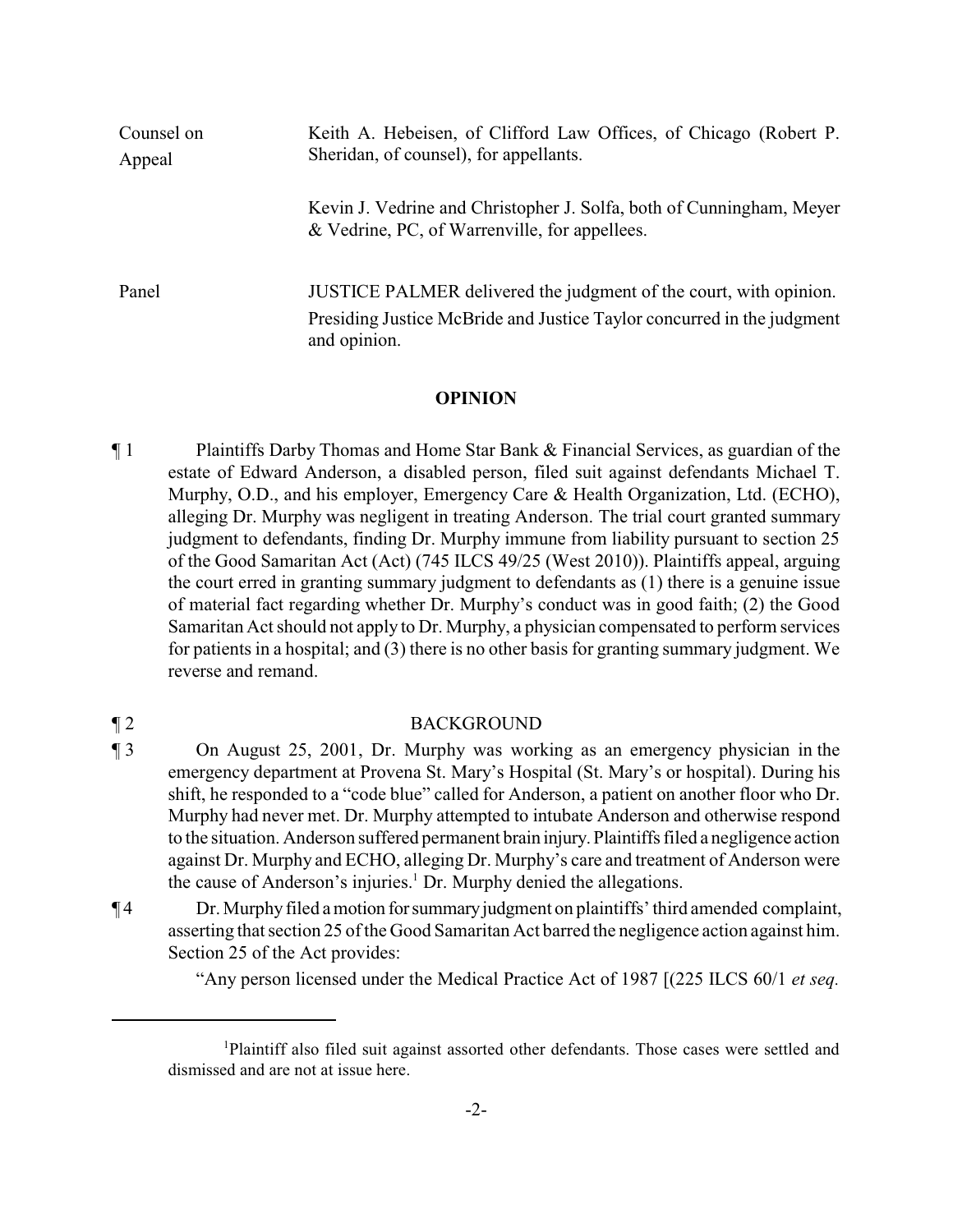(West 2010))] or any person licensed to practice the treatment of human ailments in any other state or territory of the United States who, in good faith, provides emergency care without fee to a person, shall not, as a result of his or her acts or omissions, except willful or wanton misconduct on the part of the person, in providing the care, be liable for civil damages." 745 ILCS 49/25 (West 2010).

Dr. Murphy asserted he was immune from liability under the Act because he had provided emergency care to Anderson and no one was ever billed for that emergency care. Dr. Murphy also asserted his conduct in providing the care and treatment to Anderson met the standard of care applicable to a reasonably well-qualified or careful emergency room physician. ECHO subsequently joined in the motion.

¶ 5 Plaintiffs responded that the Good Samaritan Act did not immunize Dr. Murphy from liability for his services to Anderson. As relevant to this appeal, plaintiffs agreed Dr. Murphy provided emergencycare to Anderson but asserted that, as a matter of law, he did not provide emergency care "without fee" as required by the Act. Plaintiffs argued that Dr. Murphy was not a "volunteer" providing emergency care "without fee" because, as the emergency physician working in the emergency room at St. Mary's, it was his job to respond to the code called for Anderson and he was paid hourly for his services at the hospital, which included responding to codes. Again as relevant to this appeal, plaintiffs argued, in the alternative, that there was a genuine issue of material fact regarding whether the failure to bill for Dr. Murphy's emergency care to Anderson was in "good faith."

¶ 6 Exhibits and discovery depositions were filed by both parties in support of their pleadings. The "exclusive emergency room services agreement" between ECHO and St. Mary's showed that, in exchange for a monthly stipend, ECHO agreed to provide physician services to staff the emergency room at St. Mary's 24 hours a day and 7 days a week. The agreement stated that "[t]he primaryobligation of ECHO's physicians when in service at [St. Mary's] emergency room shall be to care for any and all patients presenting themselves for treatment at the emergency room." ECHO physicians would "not furnish follow-up care to emergency patients except on an emergency basis or when requested by the Chief Executive Officer or Executive Committee of the Medical Staff of [St. Mary's]." Physicians covered by the agreement were to discharge their duties in accordance with the bylaws, rules, regulations and policies of the hospital and its medical staff. ECHO would bill and collect fees directly from patients and/or third-party payors for the services of its emergency room physicians.

¶ 7 An "independent contractor agreement" between ECHO and Dr. Murphy provided that ECHO engaged Dr. Murphy to provide "emergency medical services" at St. Mary's. An attachment to the agreement described the "emergency medical services" as follows:

> "The Physician shall provide such professional services ordinarily provided by emergency physicians in a hospital, including but not limited to the following:

> Physician shall provide emergencymedical care for the following classes of patients \*\*\*:

1. Emergency Department

\* \* \*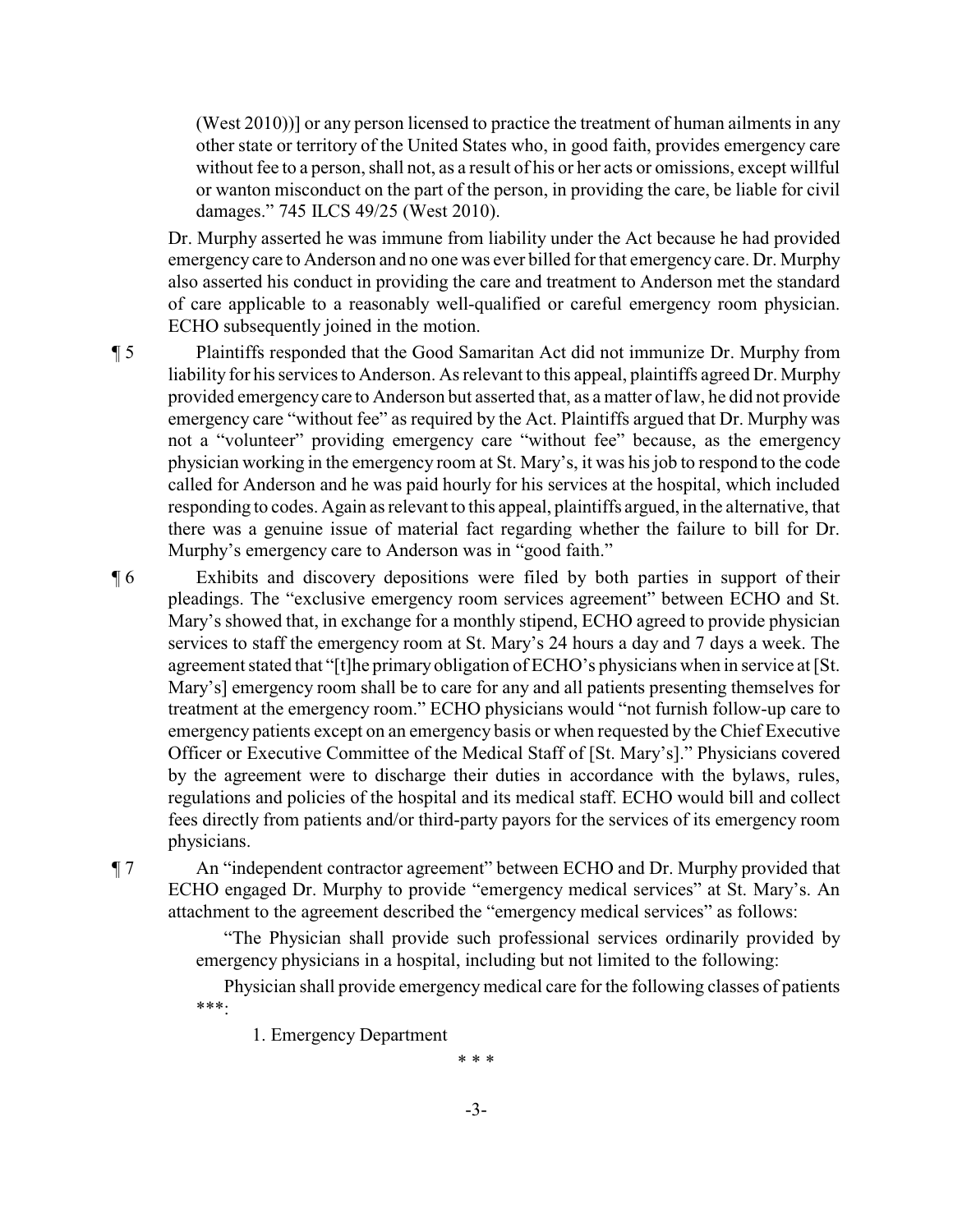2. Inpatient

Physician shall not provide any general or routine care of patients already hospitalized under the care of another physician.

However, in dire emergencies, [*i.e.*], cardiorespiratory (or impending) arrest, Physician may render service to any patient, as long as there is not an emergency department patient requiring his/her immediate presence, and only until the patient[']s personal physician has assumed ongoing care."

The agreement provided that Dr. Murphy would be paid hourly and the hourly fee would be the "sole amount" he would receive for his services. Dr. Murphy agreed to abide by and render emergency medical services in accordance with the bylaws, rules and regulations of the hospital and departmental policies and procedures, using his professional judgment.

¶ 8 A typed "Clinical Operations/Nursing" department policy titled "Code Blue and Cardiac Arrest Team" set out the "standardized response" for a patient suffering a cardiopulmonary arrest at St. Mary's. The policy provided that it affected assorted departments, including the emergency department, and identified "ER Physician" as a code blue team member with the duty to "[r]espond[] to all Code Blues in the hospital. Direct[] [the] Code Blue Team." A typed "Clinical Operations/Nursing" department policy titled "Power Outage Emergency Code Blue" directed that "[s]hould a Code Blue occur [during a power outage], the unit that has the emergency will send a runner to: \*\*\* [t]he E.R. for the physician."

¶ 9 It is uncontested that ECHO billed Anderson for services its physicians provided to him during a previous emergency room visit on August 22, 2001, but did not bill for Dr. Murphy's services in responding to the code blue on August 25. St. Mary's billed Anderson for supplies used during the code blue but not for any physician's services.

- ¶ 10 By deposition, Dr. Murphy testified that the emergency room physician on duty at St. Mary's was the physician who would be expected to respond to a code blue. He was the only emergency room physician working at St. Mary's on the night of Anderson's code blue. As soon as he was notified of the code, he went to Anderson's room. Dr. Murphy stated it was part of his job in the emergency room at St. Mary's to respond to a code. He had been involved in "a lot" of codes at St. Mary's.
- ¶ 11 Joseph Danna, M.D., the president and chief executive officer of ECHO, testified ECHO was an independent contractor for St. Mary's, with an exclusive contract with the hospital to provide emergency room physician services to the hospital. Only ECHO physicians staffed St. Mary's emergency department. Dr. Murphy was one of those physicians under an independent contractor agreement he had with ECHO.
- ¶ 12 Dr. Danna testified it was "not an inherent part of [Dr. Murphy's] work, of his job," to respond to code blues at the hospital but, "if there were a dire emergency somewhere in the hospital where there was no one else available to respond, we would respond in the manner a good Samaritan would respond to that dire emergency." Dr. Danna had no understanding with the hospital that ECHO's emergency physicians were part of the standard code blue response team. He considered his physicians one of many available resources and, without exception, they were "the last person" the hospital would call and would do so only if the private physician, cardiologist, pulmonologist, surgeon or anaesthesiologist did not "show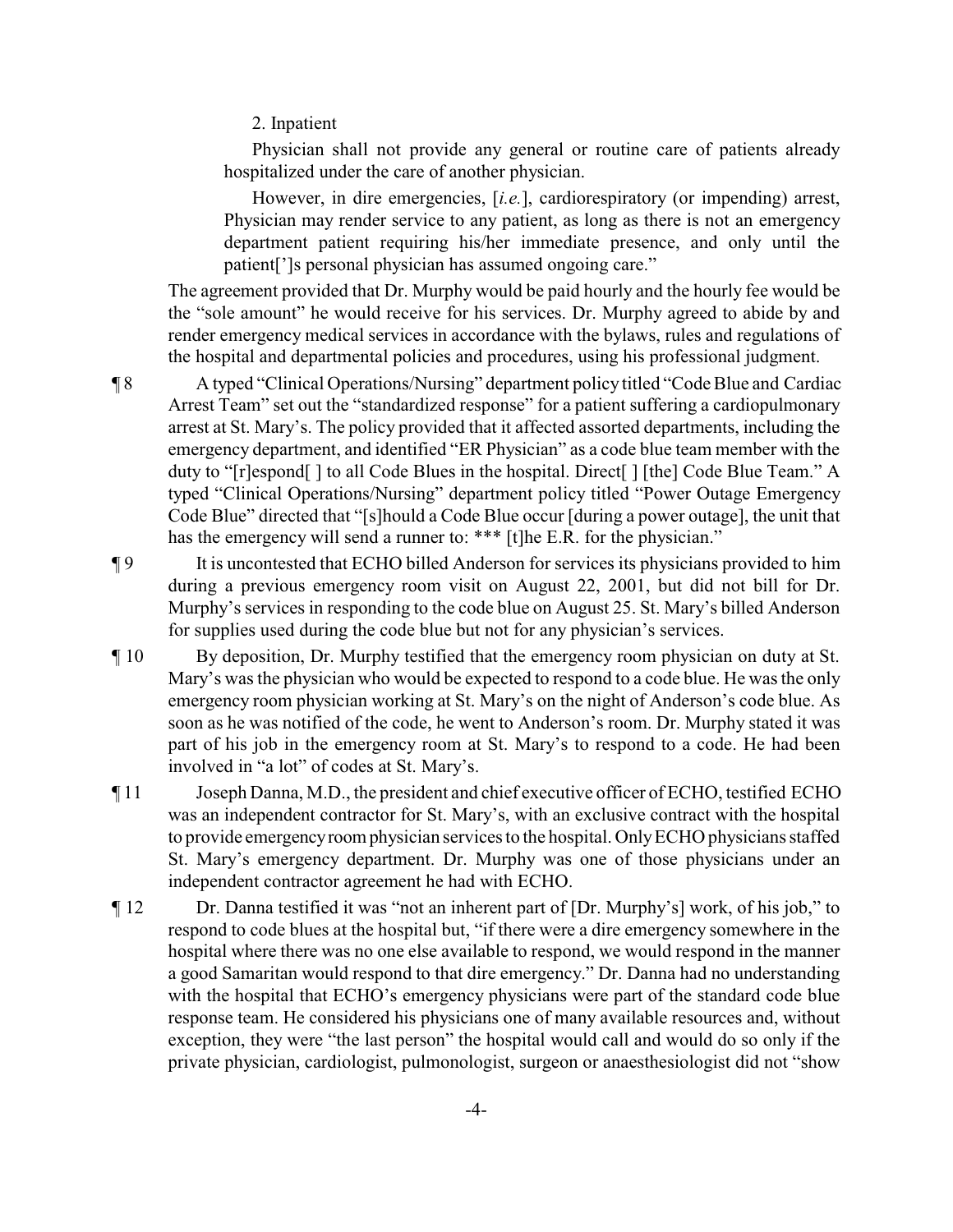up." Dr. Danna assumed Dr. Murphy responded to the code called for Anderson because "he was available to" and no other doctor was available that night. He was aware that other emergency room physicians had responded to codes at the hospital in the past but felt they were not obligated to respond.

- ¶ 13 Dr. Danna testified he knew "very little" about the Good Samaritan Act but understood it to protect him if he were driving home and stopped to help at the scene of an accident or if he responded to a dire emergency at the hospital. He thought the Good Samaritan Act applied to emergency room physicians responding to emergencies outside the emergency room.
- ¶ 14 Dr. Danna explained that ECHO contracted with an outside company, Per-Se Technologies, to do the billing for any of ECHO physicians' services.<sup>2</sup> ECHO only billed for services its physicians provided in the emergencydepartment. Dr. Danna testified that ECHO "never billed" when its emergency room physicians responded to codes outside the emergency department. He stated ECHO understood there would be "circumstances beyond anyone's control where a patient might need [them] because there was nowhere else to go." ECHO had never received payment for any services Dr. Murphy rendered to Anderson because it had never billed for those services. ECHO had sent no such bill; Dr. Murphy was not allowed to bill Anderson or any patient; and the hospital would never bill for the services of ECHO's doctors. Dr. Danna testified ECHO might decide not to charge a patient if the patient "was particularly unhappy with the emergency department care," such as where a patient waited hours to be seen and left because he was not happy. Typically the emergency room physician would have to make such a request.
- ¶ 15 Heather Cluver, the office manager for Echo Management and Consulting, an ECHO affiliated company, and Richard K. Mullin, founder of Abrix Emergency Billing Services, LLC, testified that Abrix did the billing for the services of ECHO's emergency room physicians from 1999 to 2003; it was up to ECHO whether to send a bill to a patient; and there were situations in which a physician would call Dr. Danna and request that a patient who had been seen in the emergency room not be billed.
- ¶ 16 Paula Jacobi, the president and chief executive officer of St. Mary's in 2001, testified that the exclusive emergency room service agreement with ECHO provided for overall compensation to ECHO for the services of its doctors and that the doctors were independent contractors and not employees of the hospital. There was no reference in the agreement to emergency room doctors responding to code blue calls. For the 20-plus years Jacobi had worked at the hospital, first as a nurse and then as an administrator, the emergency room doctors "were the one[s] responding to codes." Jacobi testified the agreement with ECHO did not address whether the doctors were to respond to code blues because she assumed the long-standing practice at St. Mary's that the emergency room physician on duty would respond to a code blue would continue. She considered responding to a code blue to be "part of [the ECHO emergency department physicians'] responsibilities" and stated a code blue

 $2$ In 2001, at the time of Anderson's code blue, Abrix Emergency Billing Services, LLC, did the billing for ECHO.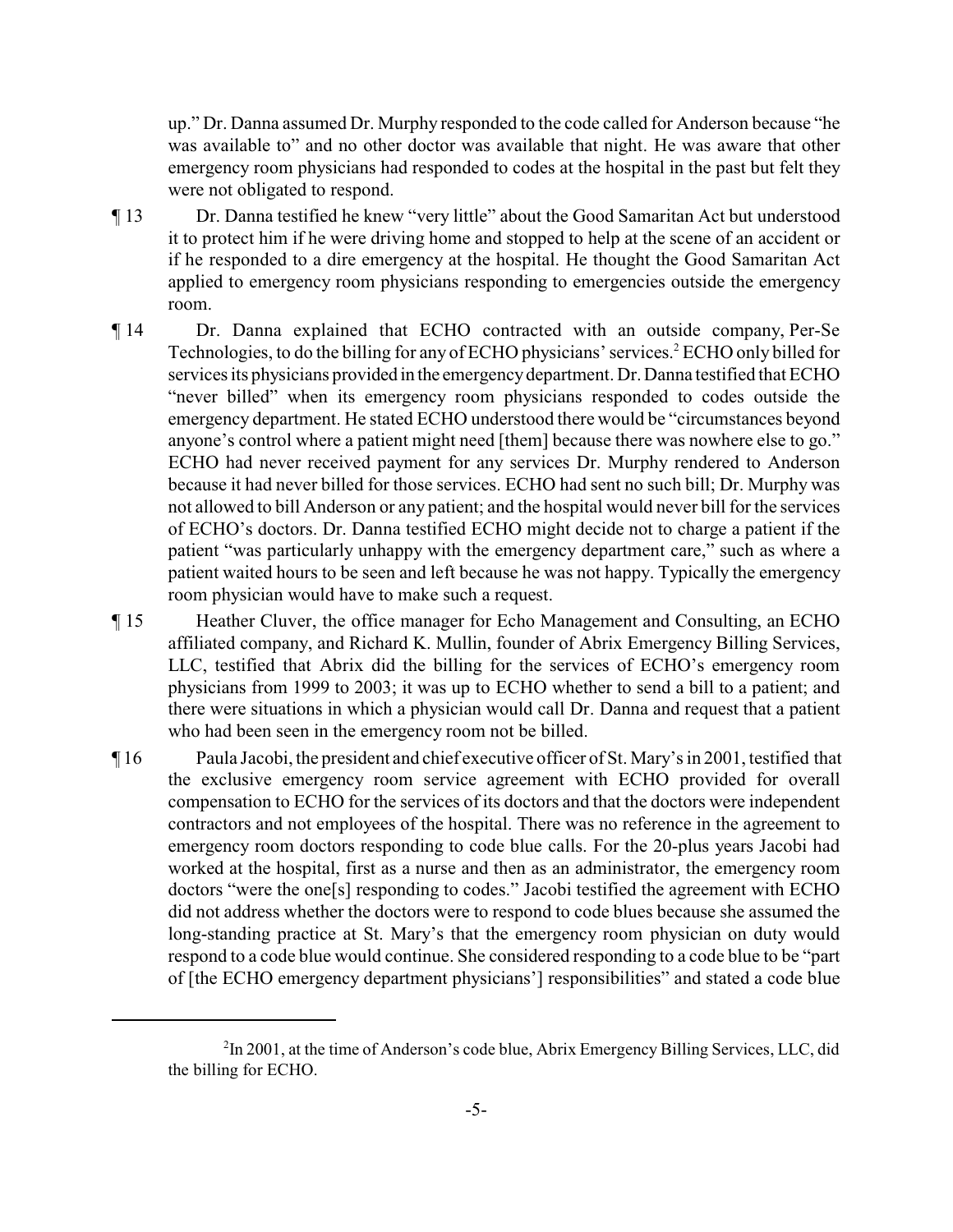is an emergency.

- ¶ 17 Jacobi testified that if a patient used services in the emergencydepartment, ECHO would bill for the services of its emergency department physicians and the hospital would bill for the facility charges, such as supplies and overhead. Jacobi testified that a code blue was a billable event for St. Mary's. The hospital had, therefore, billed for the drugs and equipment used in the resuscitation of Anderson during the code blue. The hospital was not involved in any billing by ECHO and Jacobi did not know whether ECHO billed for the services of its physicians during a code blue.
- ¶ 18 Jacobi testified that the "Clinical Operations/Nursing" department "Code Blue and Cardiac Arrest Team" policy, as it had for many years, stated that it was the responsibility of emergency room physicians to respond to code blue calls. She did not know whether there was anything else in writing that would inform a physician directly of the requirement that the emergency room doctors respond to codes. She clarified that it was up to the emergency room doctor to determine whether he should leave a patient he was treating in the emergency room to attend to a code, depending on which patient had the more emergent needs.
- ¶ 19 Nancy Frizzell, RN, was the nursing supervisor at St. Mary's on the night of Anderson's code blue. Frizzell testified it was part of her job to be part of a code team. When a code was "announced overhead," she would respond. She had responded to over 100 codes. She stated the "Code Blue and Cardiac Arrest Team" policy was a nursing policy but every employee of the hospital was expected to follow it. It was Frizzell's understanding and experience that "during the night the ER physician normally comes to codes"; the emergency room doctor would "drop" what he was doing in the emergency room to respond to a code; and, even when physicians on the unit responded to a code, the emergency room doctor would still come "when [he] can."
- ¶ 20 Kenneth Johnston, M.D., a laryngologist, testified that Anderson was his patient. In the early morning of August 25, Dr. Johnston received a call at home from the hospital. He was told Andersonwas having serious respiratoryproblems and Dr. Murphy, the emergencyroom doctor, was trying to intubate him. It was Dr. Johnston's understanding that an "in-house emergency room physician" was available 24 hours a day at the hospital and would respond to an emergency such as a code.
- ¶ 21 Eunice Riemer, a certified registered nurse anesthetist at St. Mary's, attended the code blue called for Anderson. She testified she was not told why she was called to the code but assumed it was because "the emergency physician could not access the airway so requested help from someone else" because this was "the standard in the hospital." Riemer had worked at St. Mary's since 1994 and it was her understanding that "when code blues were called that the emergencyroom physician would respond." She testified that she assumed the emergency room physician was in charge of the code because "they're usually there first, and then they call us."
- ¶ 22 On May 8, 2009, following a hearing, the trial court granted summary judgment to both Dr. Murphy and ECHO. The court found no evidence that ECHO ever billed Anderson or his insurer for Dr. Murphy's services or that the decision not to bill was done in bad faith. It held that Dr. Murphy's actions were, therefore, immune under the Good Samaritan Act.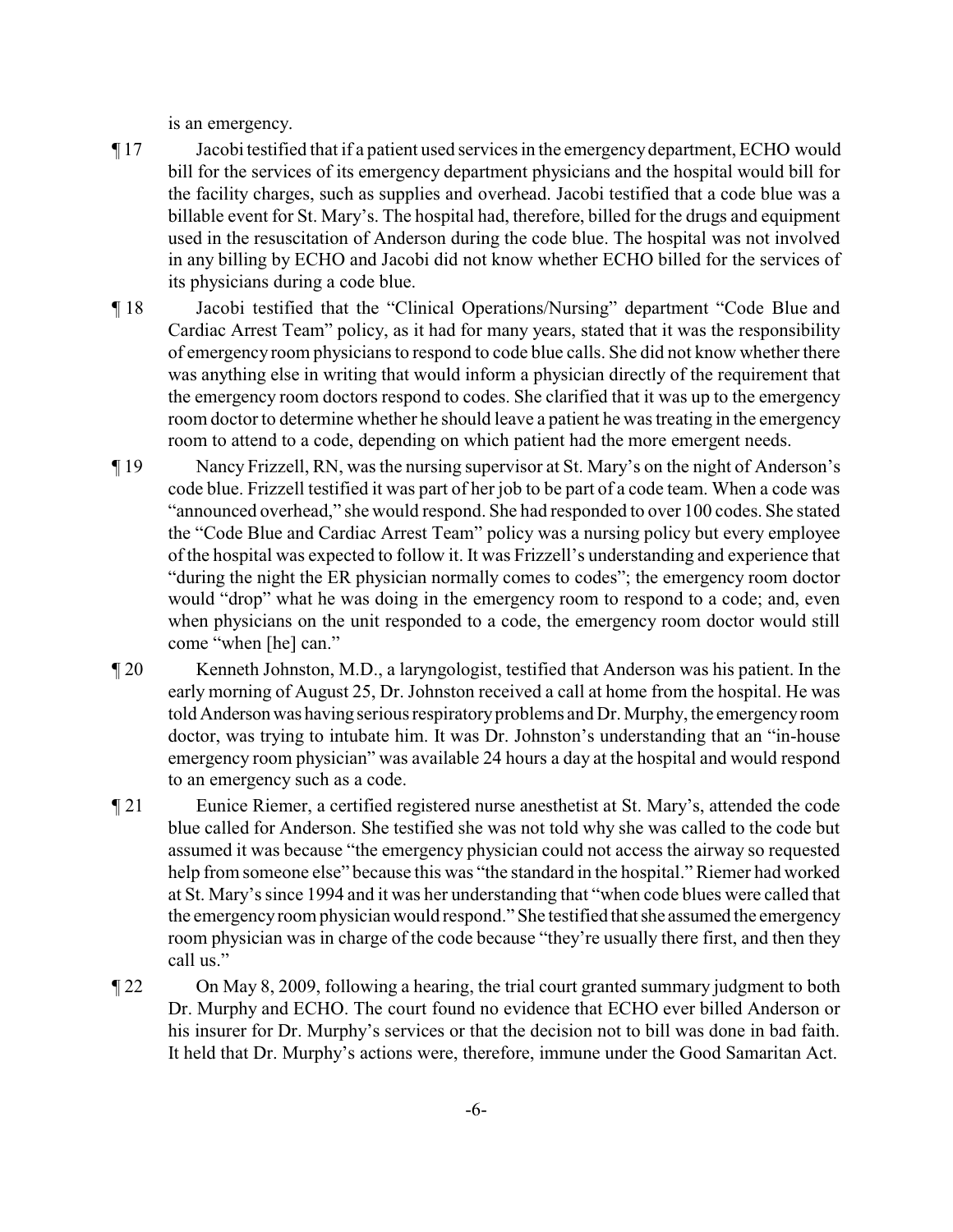¶ 23 The court gave plaintiffs leave to file an amended complaint in order to allege wilful and wanton misconduct. Plaintiffs filed fourth and fifth amended complaints, alleging wilful and wanton misconduct. Plaintiffs moved for a Rule 304(a) (Ill. S. Ct. R. 304(a) (eff. Feb. 26, 2010)) finding with respect to the order of summary judgment, asserting Dr. Murphy and ECHO were the only remaining defendants and the facts underlying the wilful and wanton counts were the same as those underlying the dismissal of the negligence counts under the Good Samaritan Act. The court granted the motion on August 12, 2011, finding no just reason to delay the appeal or enforcement of the order. Plaintiffs timely appealed on August 15, 2011.

## ¶ 24 ANALYSIS

- ¶ 25 Plaintiffs argue summary judgment should be reversed as (1) a genuine issue of material fact exists regarding whether Dr. Murphy's conduct in failing to bill for his emergency care of Anderson was in good faith; (2) the Good Samaritan Act does not apply to people such as Dr. Murphy who are hired and paid to work in hospitals; and (3) there is no merit to Dr. Murphy's alternate basis for summary judgment that, as a matter of law, he did not deviate from the standard of care.
- ¶ 26 A motion for summary judgment is a drastic means of disposing of litigation and should be "granted only when 'the pleadings, depositions, and admissions on file, together with the affidavits, if any, show that there is no genuine issue as to any material fact and that the moving party is entitled to a judgment as a matter of law.' " (Internal quotation marks omitted.) *Axen v. Ockerlund Construction Co.*, 281 Ill. App. 3d 224, 229 (1996) (quoting *Purtill v. Hess*, 111 Ill. 2d 229, 240 (1986)). The purpose of summary judgment is not to try a question of fact but to determine whether one exists or if reasonable people could draw different inferences from the undisputed facts. *Golden Rule Insurance Co. v. Schwartz*, 203 Ill. 2d 456, 462 (2003); *Wood v. National Liability & Fire Insurance Co.*, 324 Ill. App. 3d 583, 585 (2001). When ruling on a motion for summary judgment, we construe the pleadings, depositions, admissions and affidavits strictly against the moving party and liberally in favor of the respondent. *Gauthier v. Westfall*, 266 Ill. App. 3d 213, 219 (1994). We review the trial court's entry of summary judgment *de novo*. *Golden Rule Insurance Co.*, 203 Ill. 2d at 462.
- ¶ 27 1. "Without Fee"
- ¶ 28 Plaintiffs first argue summary judgment should be reversed because a genuine issue of material fact exists regarding whether the failure to bill for Dr. Murphy's services to Anderson was in good faith. Since we agree with plaintiffs' second contention on appeal that the legislature did not intend section 25 of the Good Samaritan Act to apply to the facts of this case, we need not reach the question of whether Dr. Murphy acted in good faith when he did not bill for the emergency care he provided to Anderson.
- ¶ 29 Barring wilful and wanton misconduct, a physician who, "in good faith, provides emergency care without fee to a person," is immune from liability for that emergency care pursuant to section 25 of the Good Samaritan Act. 745 ILCS 49/25 (West 2010). State courts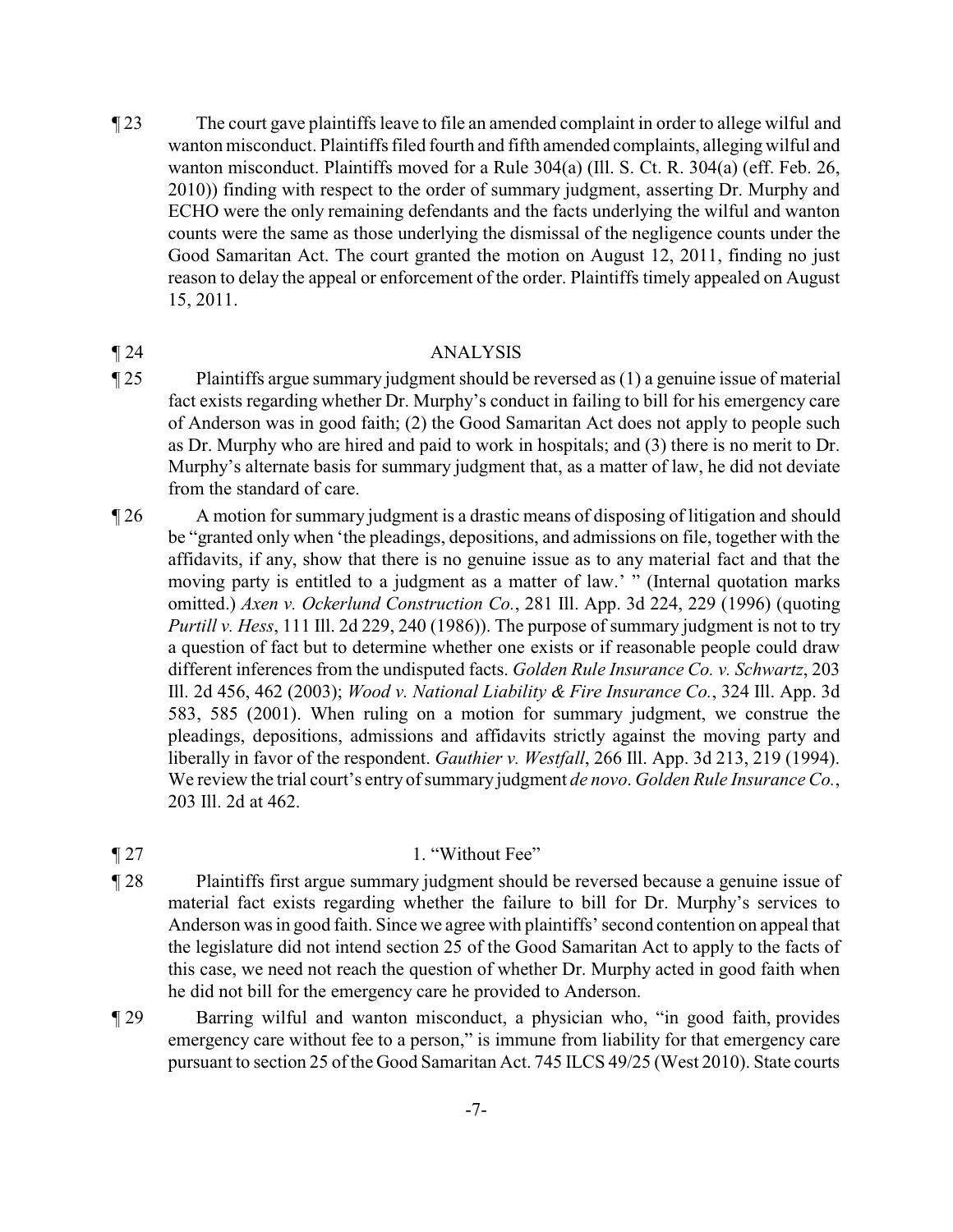have historically found that a physician claiming immunity under the Act must show that he or she in good faith (1) provided "emergency care" and (2) "did not charge a fee." *Estate of Heanue v. Edgcomb*, 355 Ill. App. 3d 645, 648 (2005). Courts have applied the Act to protect physicians who provided emergency care without fee in hospital and medical clinic settings. *Estate of Heanue*, 355 Ill. App. 3d 645 (in hospital); *Blanchard v. Murray*, 331 Ill. App. 3d 961 (2002) (in hospital); *Rivera v. Arana*, 322 Ill. App. 3d 641 (2001) (in medical center); *Johnson v. Matviuw*, 176 Ill. App. 3d 907 (1988) (in hospital).

- ¶ 30 The most recent state law development regarding the "without fee" requirement occurred in *Estate of Heanue*, 355 Ill. App. 3d 645, where the court held that unless a physician has billed specifically for the emergency care services, he has not charged "a fee" as contemplated by the legislature in section 25 of the Act. *Estate of Heanue*, 355 Ill. App. 3d at 650.
- ¶ 31 In *Heanue*, a physician provided emergency care to a patient when the patient's own doctor was not available. The physician was a member of the same surgical practice as the patient's own doctor and treated the patient at the request of the practice. He did not charge a fee for the emergency care he provided and claimed immunity under the Act. The plaintiffs asserted the physician was not immune because (1) as a member and compensated agent of the practice, he had a preexisting duty to treat a patient of the practice; and (2) he did not provide the emergency care "without fee" because the practice received thousands of dollars from the patient and, as a member of the practice, he benefitted financially from the practice's relationship with the patient.
- ¶ 32 The *Heanue* court found the first argument was foreclosed, because " 'a physician need not prove the absence of a preexisting duty to render aid to the patient in order to be immunized under section 25 of the Act.' " *Estate of Heanue*, 355 Ill. App. 3d at 648 (quoting *Neal v. Yang*, 352 Ill. App. 3d 820, 829 (2004)). With regard to the second argument, accepting for purposes of appeal that the physician benefitted financially from the practice's relationship with the patient, the court "nevertheless" concluded this financial relationship did "not constitute charging a fee for services as contemplated by the Act." *Estate of Heanue*, 355 Ill. App. 3d at 649.
- ¶ 33 The court found that the mere fact that the physician received some economic benefit from the relationship was not sufficient to remove him from the protection of the Act where he did not charge a fee specifically for the services at issue. *Estate of Heanue*, 355 Ill. App. 3d at 649-50. Looking to the plain and ordinary meaning of the word "fee," the court found definitions of the word "envision a very specific sort of relationship where the economic benefit is derived directly from the service performed. In other words, a fee is generated by and tied to the service performed." *Estate of Heanue*, 355 Ill. App. 3d at 649. As a matter of first impression, the court held "the legislature contemplated that section 25 would apply except where a doctor charges a fee specifically for the services at issue." *Estate of Heanue*, 355 Ill. App. 3d at 650.
- ¶ 34 In *Heanue*, the physician had not billed specifically for the emergency care he provided. The court, therefore, found the physician had not charged "a fee" as contemplated by the legislature and the question of whether the physician acquired some economic benefit from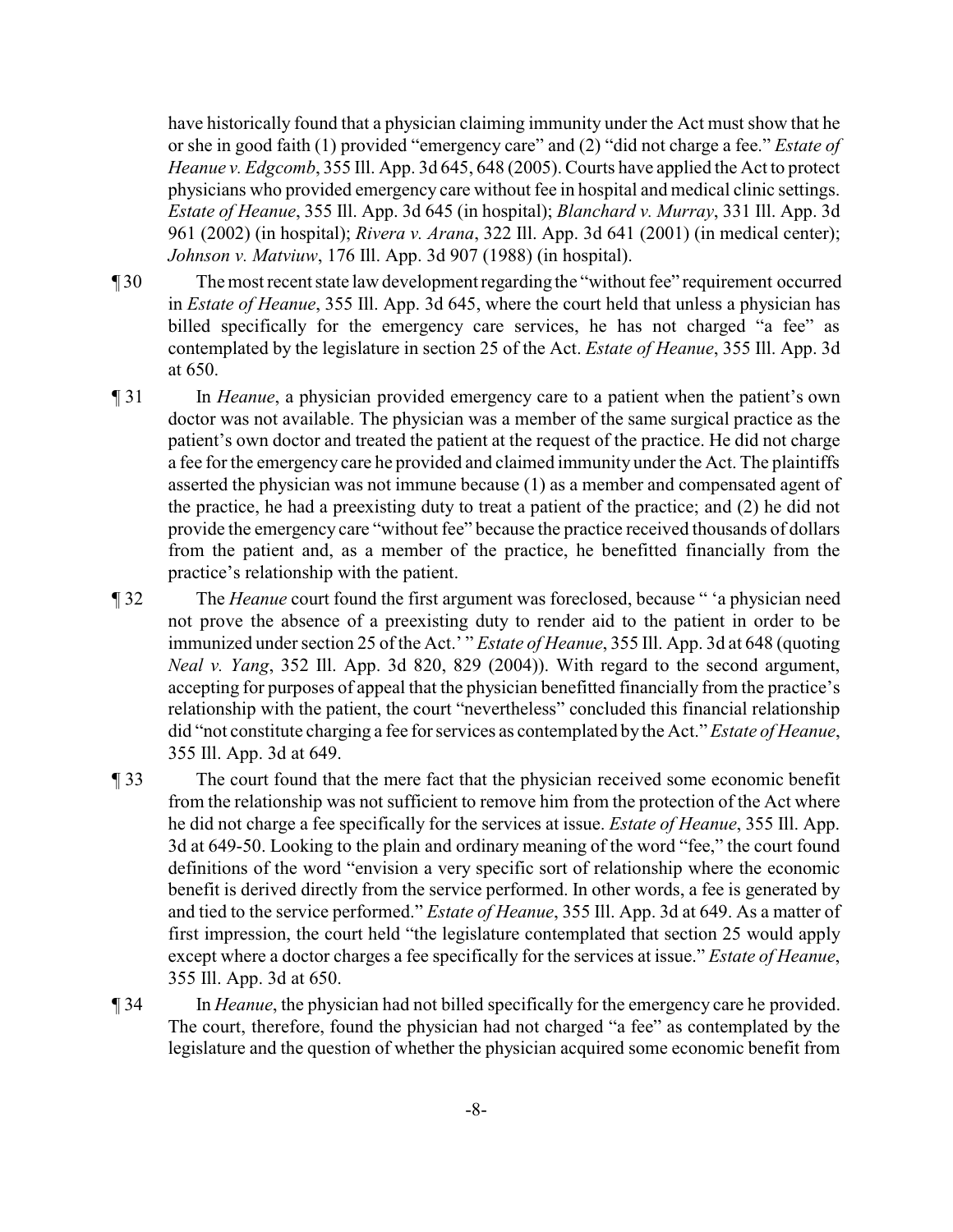the patient's relationship with the surgical group immaterial. *Estate of Heanue*, 355 Ill. App. 3d at 650. The court then remanded for a determination regarding whether the physician's decision not to charge a fee was made in good faith. *Estate of Heanue*, 355 Ill. App. 3d at 651. It explained: "[a]s it appears in the statute, 'good faith' modifies both 'provides emergency care' and 'without fee.' " *Estate of Heanue*, 355 Ill. App. 3d at 650. The record in the case allowed an inference that the reason no bill was sent for the emergency care was to trigger the Act, *i.e.*, it was done in bad faith. The court remanded so that the parties could address whether the decision not to bill was made in good faith. *Estate of Heanue*, 355 Ill. App. 3d at 651.

- ¶ 35 It is uncontested that Dr. Murphy in good faith provided emergency care to Anderson. It is also uncontested that: neither Anderson nor his insurer was billed for the emergencycare provided by Dr. Murphy; neither Dr. Murphy nor ECHO was everspecifically compensated for that emergency care; although the hospital billed for the supplies used during the code blue, it did not bill and was not compensated for Dr. Murphy's emergency care during the code blue; pursuant to St. Mary's agreement with ECHO, only ECHO could bill for the services of its physicians; and ECHO did not bill for Dr. Murphy's emergency care to Anderson. Under *Heanue*, since no bill was sent for Dr. Murphy's emergency care services to Anderson, Dr. Murphy performed those services "without fee" as contemplated by section 25 of the Act. *Estate of Heanue*, 355 Ill. App. 3d at 649-50. We find *Heanue* unpersuasive. "We are not bound by the opinions of sister appellate courts." *Valent BioSciences Corp. v. Kim-C1, LLC*, 2011 IL App (1st) 102073,  $\P$  24 n.4.
- ¶ 36 Our main objective in interpreting a statute is to determine and give effect to the intent of the legislature. *Solon v. Midwest Medical Records Ass'n*, 236 Ill. 2d 433, 440 (2010). The most reliable indicator of the legislature's intent is the language of the statute, which must be given its plain and ordinary meaning. *Solon*, 236 Ill. 2d at 440. Clear and unambiguous statutory language must be applied as written, without resort to extrinsic aids of statutory construction and without reading into it exceptions, limitations or conditions that conflict with the expressed intent or that render any part of the statute meaningless or superfluous. *Solon*, 236 Ill. 2d at 440-41. We may consider the consequences that would result from construing the statute one way or the other, always presuming that the legislature did not intend absurd, inconvenient or unjust consequences. *Solon*, 236 Ill. 2d at 441. Only if a statute is ambiguous, if it is capable of being understood by reasonably well-informed persons in two or more different ways, will we consider extrinsic aids of construction to discern the legislative intent. *Solon*, 236 Ill. 2d at 440.
- ¶ 37 State court decisions have found the Act clear on its face and, therefore, have not examined the intent of the legislature in creating the Act. However, as explained persuasively by the United States District Court in *Henslee v. Provena Hospitals*, 373 F. Supp. 2d 802 (N.D. Ill. 2005), the Act *is* ambiguous.<sup>3</sup> Henslee, 373 F. Supp. 2d at 812. The Act does not

<sup>&</sup>lt;sup>3</sup>We recognize that federal district court and subsequent Seventh Circuit rulings are not binding on us, but decisions of the lower federal courts may be persuasive authority. *Cooney v. Rossiter*, 2012 IL App (1st) 102129, ¶ 30.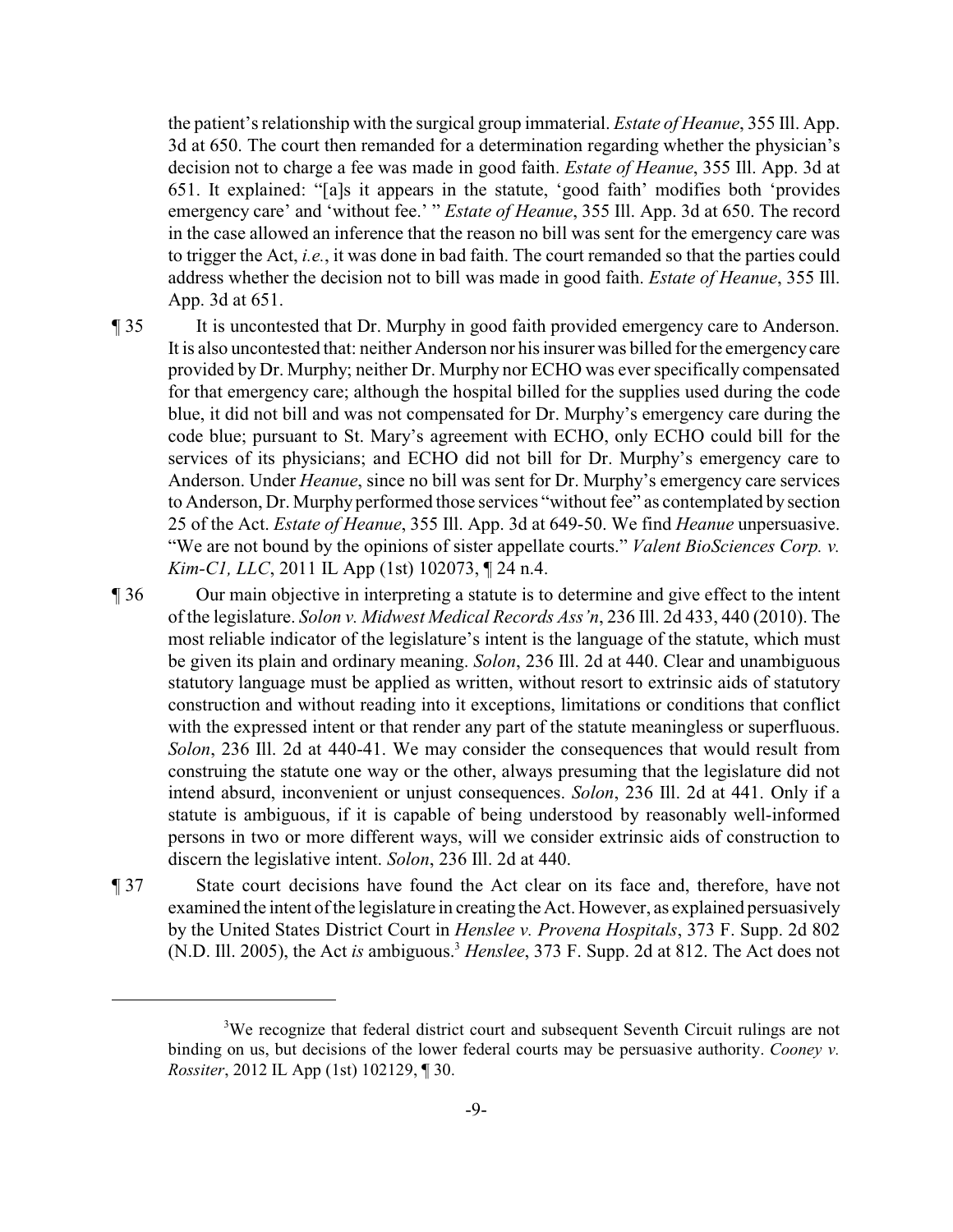define "without fee" and, as did the court in *Henslee*, we respectfully disagree with previous Illinois appellate courts that have found the phrase to be clear and unambiguous. *Henslee*, 373 F. Supp. 2d at 812.

¶ 38 "Fee" is undefined in the statute. Therefore, we must give it its ordinary and properly understood meaning. *Johnson v. Matviuw*, 176 Ill. App. 3d 907, 917 (1988). But "fee" has more than one meaning. It does not only encompass a situation where a patient is billed for the specific services a physician provides, as *Heanue* appears to hold. *Henslee*, 373 F. Supp. 2d at 809. If this were its sole meaning, then if a doctor or hospital neglected to send the patient a bill itemizing the doctor's specific emergency care, the Act would apply to the doctor, regardless of whether the doctor intended to bill for that care in the future or whether he received an indirect economic benefit from the patient's care. *Henslee*, 373 F. Supp. 2d at 809-10 (citing *Rivera*, 322 Ill. App. 3d at 648 (physician's intentions regarding future billing for emergency care he provided are irrelevant under the Act); *Heanue*, 355 Ill. App. 3d at 649-50 (only a specific fee or bill for emergency care provided triggers the Act)).

¶ 39 The word "fee" also encompasses a situation where a physician is paid.

"[T]he typical fee transaction implicitlyincludes two steps: first, a partyis billed; second, a professional is paid. Because the Good Samaritan Act does not restrict 'fee' to only one side of the typical fee transaction, this Court determines that the meaning of 'fee' is ambiguous. This Court proposes that a reasonable definition of 'fee' would be a situation in which *either* a doctor is paid for his services *or*the client pays a bill for those services. Under this interpretation of the Act, a 'fee' exists when a doctor is paid for the emergencyservices he renders." (Emphases in original.) *Henslee*, 373 F. Supp. 2d at 812. Heanue's interpretation of "fee" captures only one side of a typical fee situation–the client being billed. *Henslee*, 373 F. Supp. 2d at 812. The Act does not restrict "fee" to only the one part of a fee transaction. "Fee" is capable of being understood in two different ways, the client being billed or the physician being paid, and is, therefore, ambiguous.

¶ 40 *Heanue*'s interpretation of the statute reinforces our determination that the term "without fee" is ambiguous. *Heanue* held "the legislature contemplated that section 25 would apply except where a doctor charges a fee specifically for the services at issue." *Estate of Heanue*, 355 Ill. App. 3d at 650. *Heanue* essentially adds language to the statute, limiting the statutory "without fee" by adding "specifically for the services at issue." If the Act were unambiguous, this additional language would not be necessary to effectuate the Act's statutory purpose.

¶ 41 Since "fee" as used in section 25 is ambiguous, we must follow the primary rule of statutory construction and give effect to the intent of the legislature. *Henslee*, 373 F. Supp. 2d at 812. *Heanue* and the other Illinois cases stray far from the intent of the Act. In 1965, in section 2a of the Medical Practice Act, the legislature originally provided immunity for a physician "who in good faith provides emergency care without fee at the scene of a motor vehicle accident or in case of a nuclear attack." Ill. Rev. Stat. 1965, ch. 91, ¶ 2a. In 1969, the legislature expanded coverage under section 2a by amending it to apply to emergency care provided "without fee to a victim of an accident at the scene of [the] accident or in the case of nuclear attack," thereby eliminating the requirement that the accident be vehicular. Pub. Act 76-1205 (eff. Sept. 11, 1969) (amending Ill. Rev. Stat. 1965, ch. 91, ¶ 2a).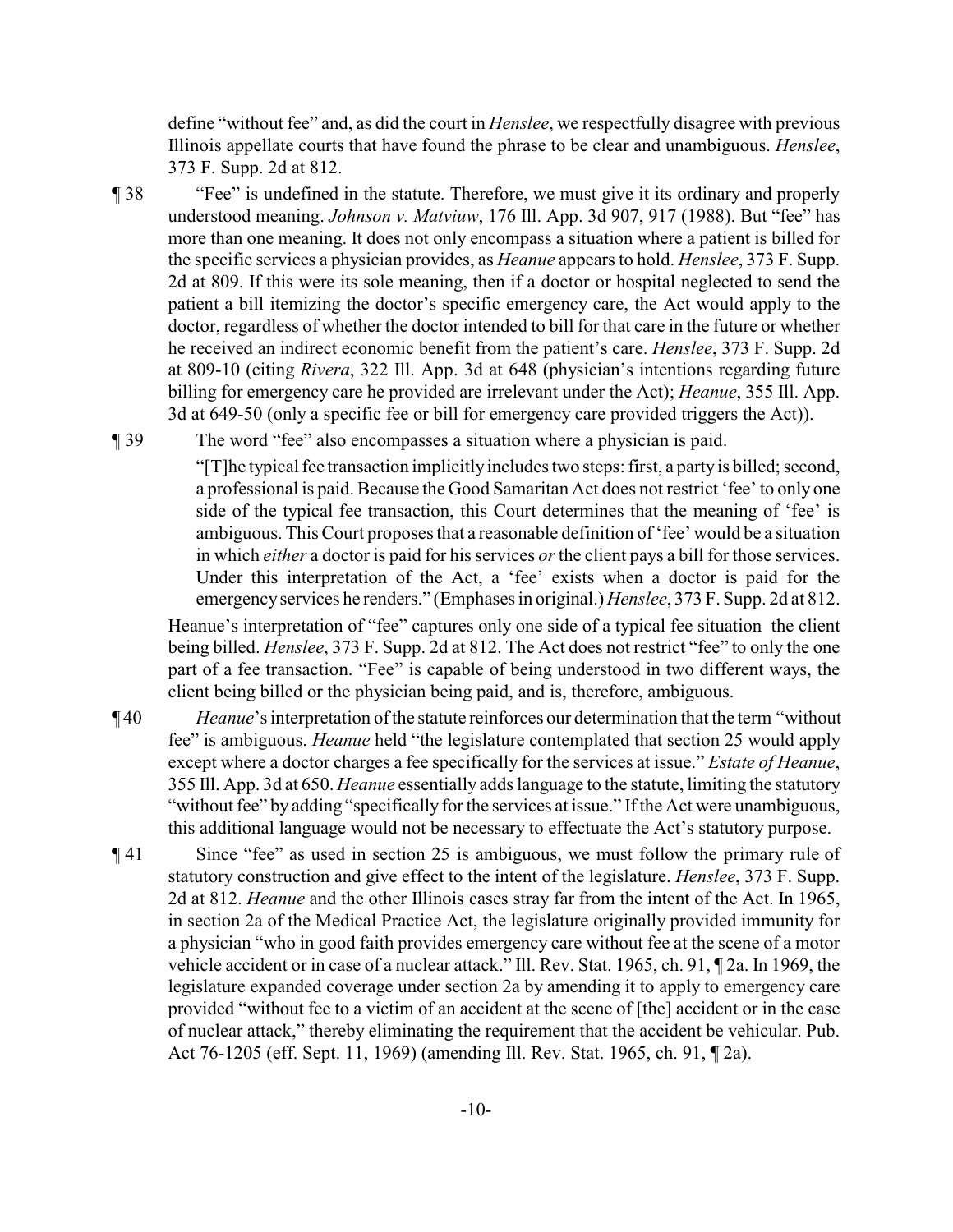¶ 42 In 1973, section 2a was expanded again when the legislature substituted "person" for "victim of an accident at the scene of the accident or in the case of nuclear attack." Pub. Act 78-385 (eff. Aug. 28, 1973) (amending Ill. Rev. Stat. 1971, ch. 91, ¶ 2a). This amendment also added "without prior notice of the illness or injury" so the section protected a physician "who, in good faith, and without prior notice of the illness or injury, provides emergencycare without fee to a person." Pub. Act 78-385 (eff. Aug. 28, 1973) (amending Ill. Rev. Stat. 1971, ch. 91, ¶ 2a). During legislative debate on the amendment, Senator Shaffer explained:

> "This bill only gives a doctor a safeguard that [*sic*] if he comes upon an emergency situation if one of us falls down the stairs and rolls to the foot of the stairs here and a doctor treats us, and this is on the spot, *not in his doctor's office or in the hospital on the operating table*, that he has a little protection that if we have bad effects because he wasn't able to do the things he might do in a hospital, he would be somewhat protected." (Emphasis added.) 78th Ill. Gen. Assem., Senate Proceedings, May 22, 1973, at 49-50 (statements of Senator Shaffer).

- ¶ 43 In 1996, the legislature enacted the Good Samaritan Act (765 ILCS 49/1 *et seq.* (West 1996)). Pub. Act 89-607 (eff. Jan 1, 1997). The legislature also amended the Medical Practice Act to reflect that "[e]xemption from civil liability for emergencycare is as provided in the Good Samaritan Act." 225 ILCS 60/30 (West 1996). Thus, former section 2a of the Medical Practice Act became section 25 of the Good Samaritan Act.
- ¶ 44 A final amendment in 1998 (Pub. Act 90-742, § 40 (eff. Aug. 13, 1998)) eliminated the requirement that the physician have no prior notice of the injury or illness, setting out the current version of the Act. 745 ILCS 49/25 (West 2010). During legislative debate on this amendment in 1996, Representative Lang asked Representative Winters whether it was his position "that the passage of th[e] [Act] would encourage good samaritans to do the right thing *on the streets of Illinois*, I suppose, without fear of repercussions in a court of law." (Emphasis added.) 89th Ill. Gen. Assem., House Proceedings, Mar. 25, 1996, at 100 (statements of Representative Lang). Representative Winters responded "that is exactly the point of the Bill." 89th Ill. Gen. Assem., House Proceedings, Mar. 25, 1996, at 100 (statements of Representative Winters).
- ¶ 45 The preamble to the Act states its legislative purpose is to codify the "numerous protections for the generous and compassionate acts of its citizens who *volunteer* their time and talents to help others." (Emphasis added.) 745 ILCS 49/2 (West 2010). It directs that "without limitation the provisions of this Act shall be liberally construed to encourage persons to *volunteer*their time and talents." (Emphasis added.) 745 ILCS 49/2 (West 2010).
- ¶ 46 One cannot be a volunteer if one is paid for the services provided, whether one is paid by the hour, the day, the month, the year or the patient visit. Dr. Murphy was not voluntarily present at the hospital. He was paid by the hour to be there. He received that pay in exchange for his services as emergency room physician and would be paid regardless of which or how many patients he saw or whether he saw those patients in the emergency room or on another floor. Dr. Murphy was compensated for the time he spent responding to the code blue called for Anderson. He did not provide that emergency care "without fee." We find that to hold otherwise would lead to an absurd result.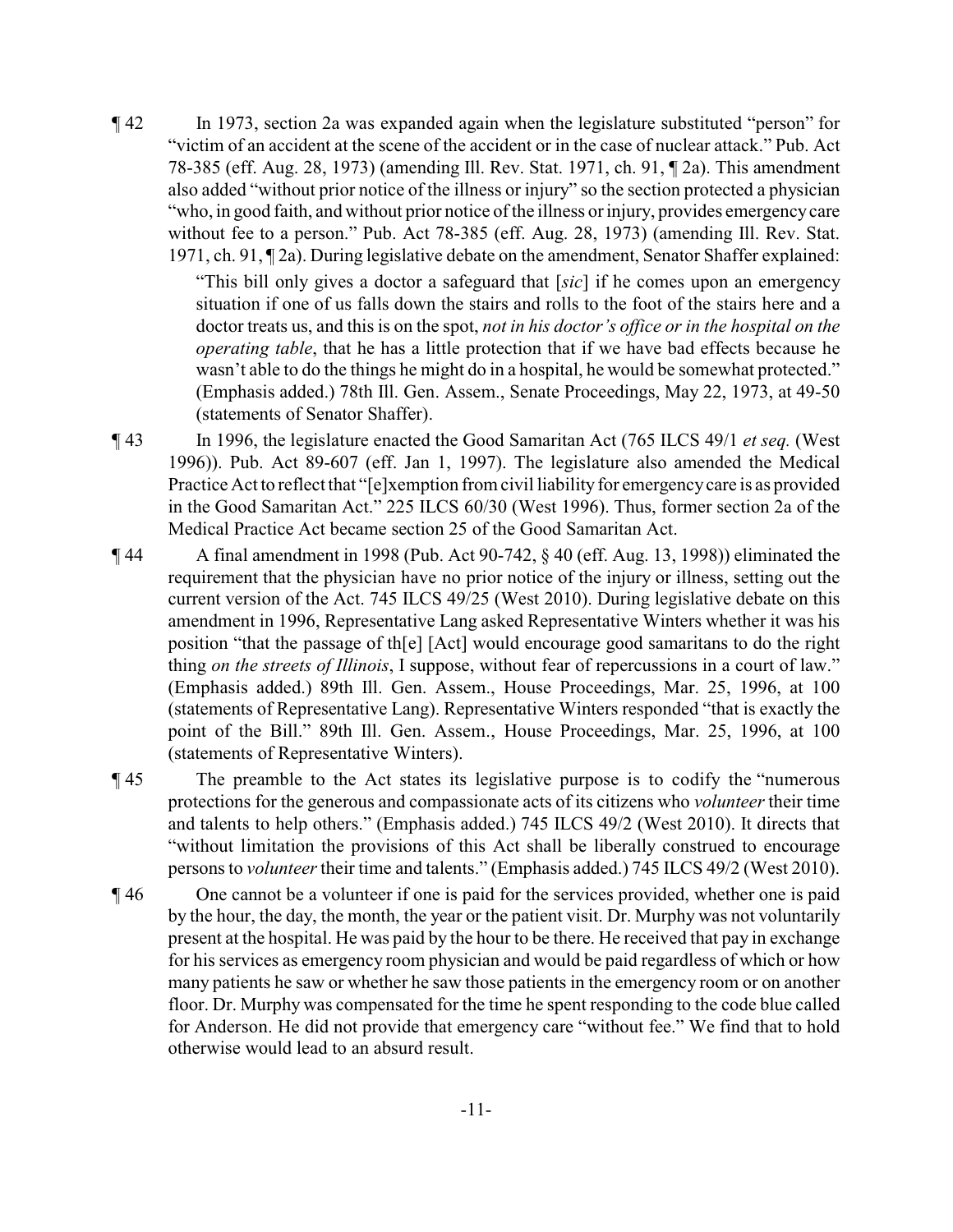- ¶ 47 Further, *Heanue*'s one-sided definition of "fee" could result in a disparity of legal remedies between the affluent and the less-privileged. See Ben Bridges, Comments, *Curb Your Immunity: The Improper Expansion of Good Samaritan Protection in Illinois*, 34 S. Ill. U. L.J. 373, 391 (2010). If a hospital physician paid by the hour negligently provided emergency care to an affluent patient and the patient or the patient's insurer was billed for that care, the doctor would not be immune under the Act. Bridges, *supra*, at 391. If the same doctor provided negligent emergency care to an indigent uninsured patient and the hospital did not bill the patient because it would not be able to collect payment, the doctor would be immune under the Act. Bridges, *supra*, at 391. The affluent patient would be able to file a negligence action against the physician and the indigent patient would not. Bridges, *supra*, at 391. The physician could arguably provide substandard care to all poor, uninsured patients because those patients would have no legal recourse against him. Bridges, *supra*, at 391. The legislature cannot have intended such a result.
- ¶ 48 We agree with *Henslee* that a reasonable definition of "fee" in section 25 encompasses a situation "in which *either* a doctor is paid for his services *or* the client pays a bill for those services." (Emphases in original.) *Henslee*, 373 F. Supp. 2d at 812. "Under this interpretation of the Act, a 'fee' exists when a doctor is paid for the emergency services he renders." *Henslee*, 373 F. Supp. 2d at 812. "By using the term<sup>[]</sup> 'volunteer', the legislature seems to also contemplate the second part of a fee transaction–the doctor being paid. It follows that a doctor who is being paid to work at an emergency facility is neither a volunteer nor is he rendering 'emergency care without fee.' " *Henslee*, 373 F. Supp. 2d at 813.
- ¶ 49 As *Henslee* points out, billing for medical services is no longer a simple transaction between two parties. *Henslee*, 373 F. Supp. 2d at 813. It typically involves contracts between hospitals, doctors, practice groups and insurers. Doctors rarely bill patients directly and are seldom compensated directly by their patients, making it difficult to link a charge for services to a payment received from a patient. *Henslee*, 373 F. Supp. 2d at 814. Therefore, a definition of "fee" that includes both the doctor's compensation and the patient's eventual payment circumvents the possibility that doctors or their employers will attempt to "engineer immunity," such as by avoiding itemized billing or waiting to bill until threat of litigation has passed. *Henslee*, 373 F. Supp. 2d at 814.
- ¶ 50 "The Good Samaritan Act was meant to protect volunteers; it was never meant to be a shelter for practicing physicians who, acting in the scope of their employment, receive payment for their emergency services." *Henslee*, 373 F. Supp. 2d at 814. As the legislative history and preamble make clear, the Act is intended to protect physicians who step into the breach when coming upon an emergency, without aid of the usual equipment and services at their disposal and without thought of contractual duty or pay. The Act should not apply to physicians who provide emergency services in a hospital where they have been hired and paid to work, such as a staff member, an employee, an independent contractor or an on-call physician. These doctors are not providing their services "without fee."
- ¶ 51 Defendants'interpretation of the statute, taken together with modern billing practices and the facts that a majority of emergency room physicians are independent contractors or in a physicians' group, are compensated for their time and must respond to code blue calls as part of their job, leads to a situation where most code blue responses by physicians would be